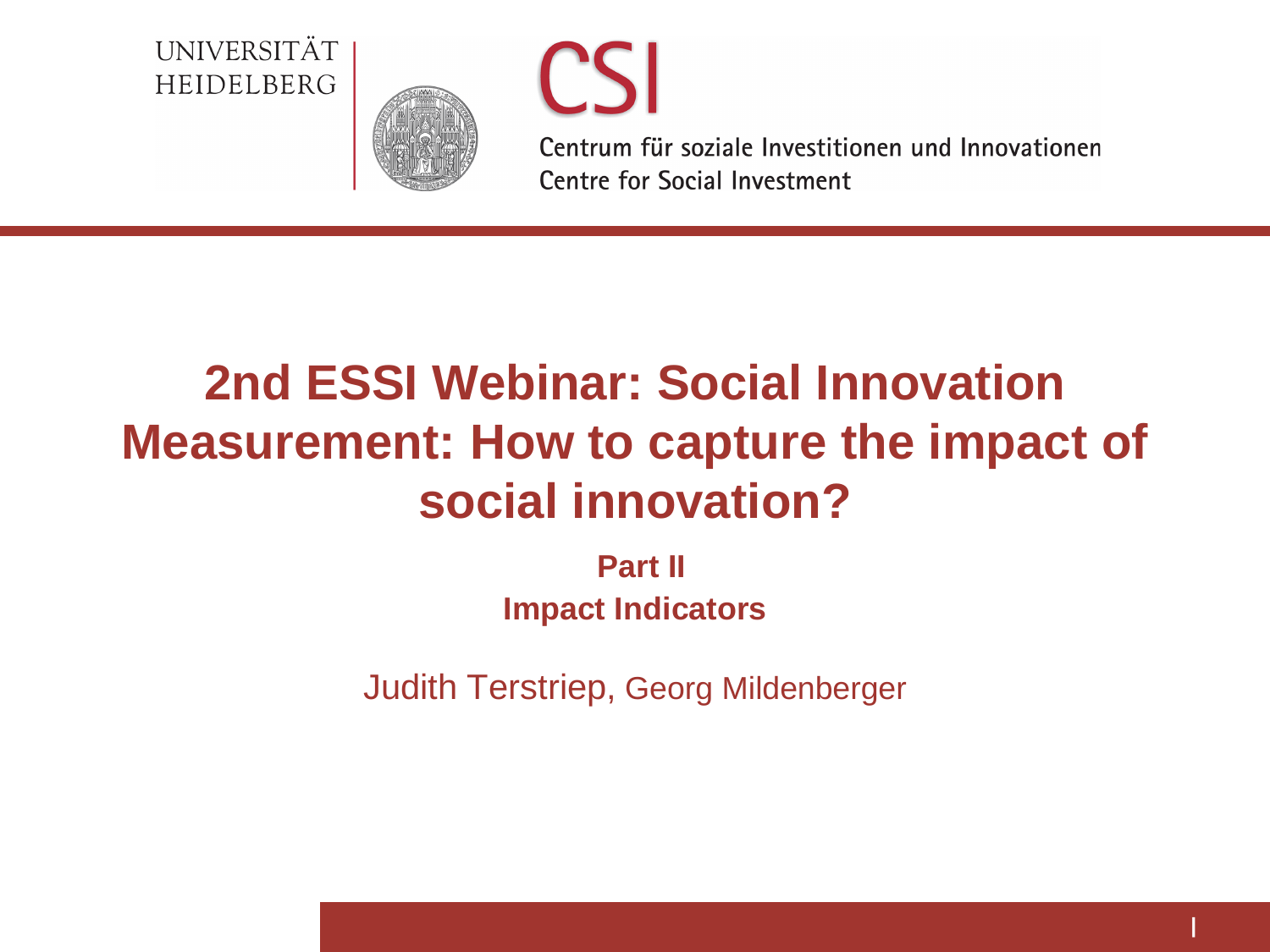

- **Which indicators are needed for a integrated model to measure the impact of social innovations?**
- **Is it possible to identify impacts on society at large by aggregating impacts of individual innovations or types of social innovations? Or do we have to develop completely new indicators?**

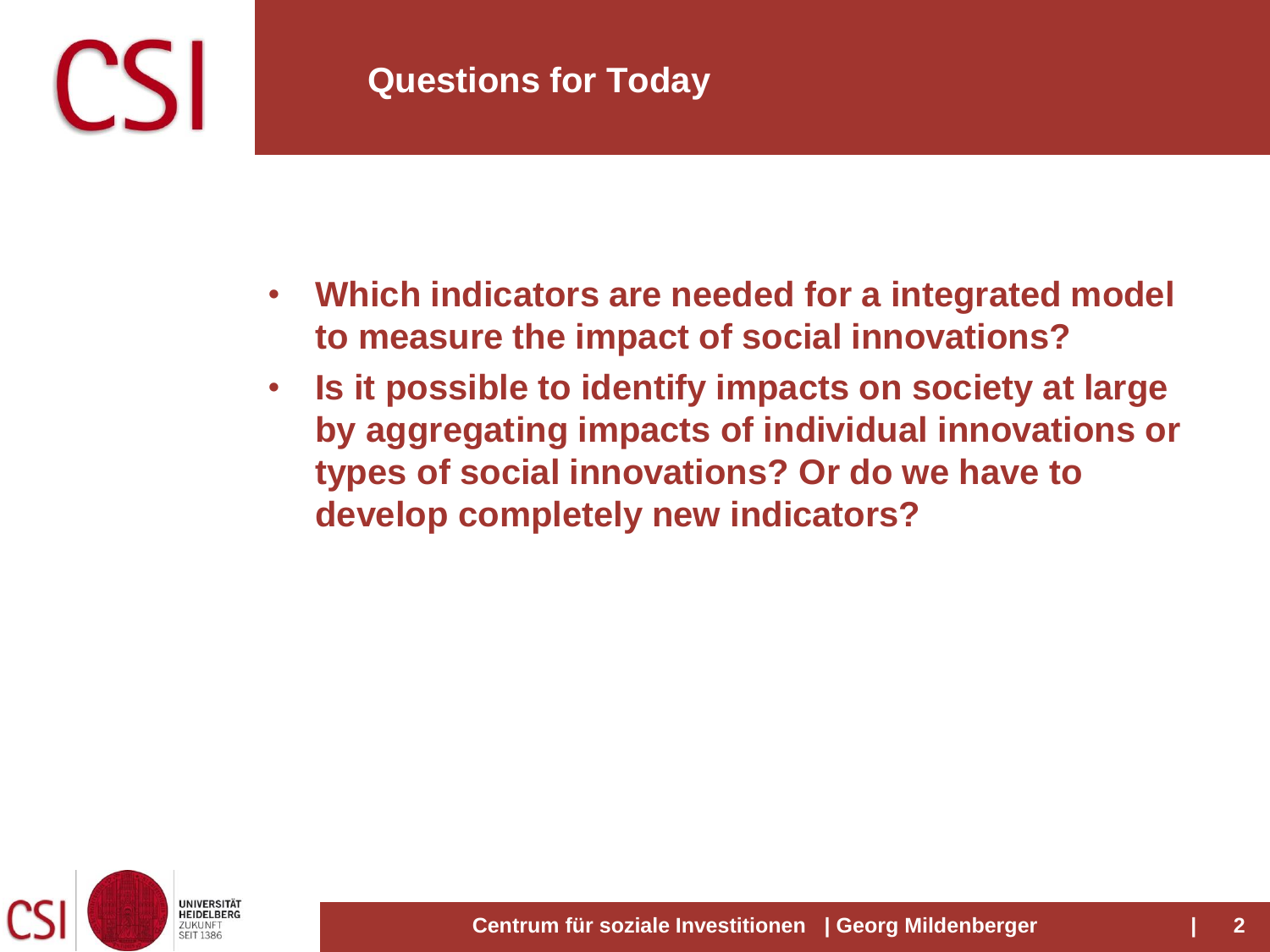

**Short Reminder: How to measure impacts The search for indicators**

- **Outputs**
	- Outputs are the direct "products" of an interventions or activity
	- The are normally easy to measure (number of workshops delivered, number of participants of workshops, hours of counseling provided, number of meals distributed, …)

## • **Outcomes**

- Outcomes are observable changes in society
- Normally one looks in the vicinity of an intervention
- What happens when people are "workshopped", counseled, fed?
	- With people their behaviour and well-beeing
	- With community they belong to and neighbours
	- With society?

#### • **Status quo**

– Plurality of custom made tools and methods with individual indicators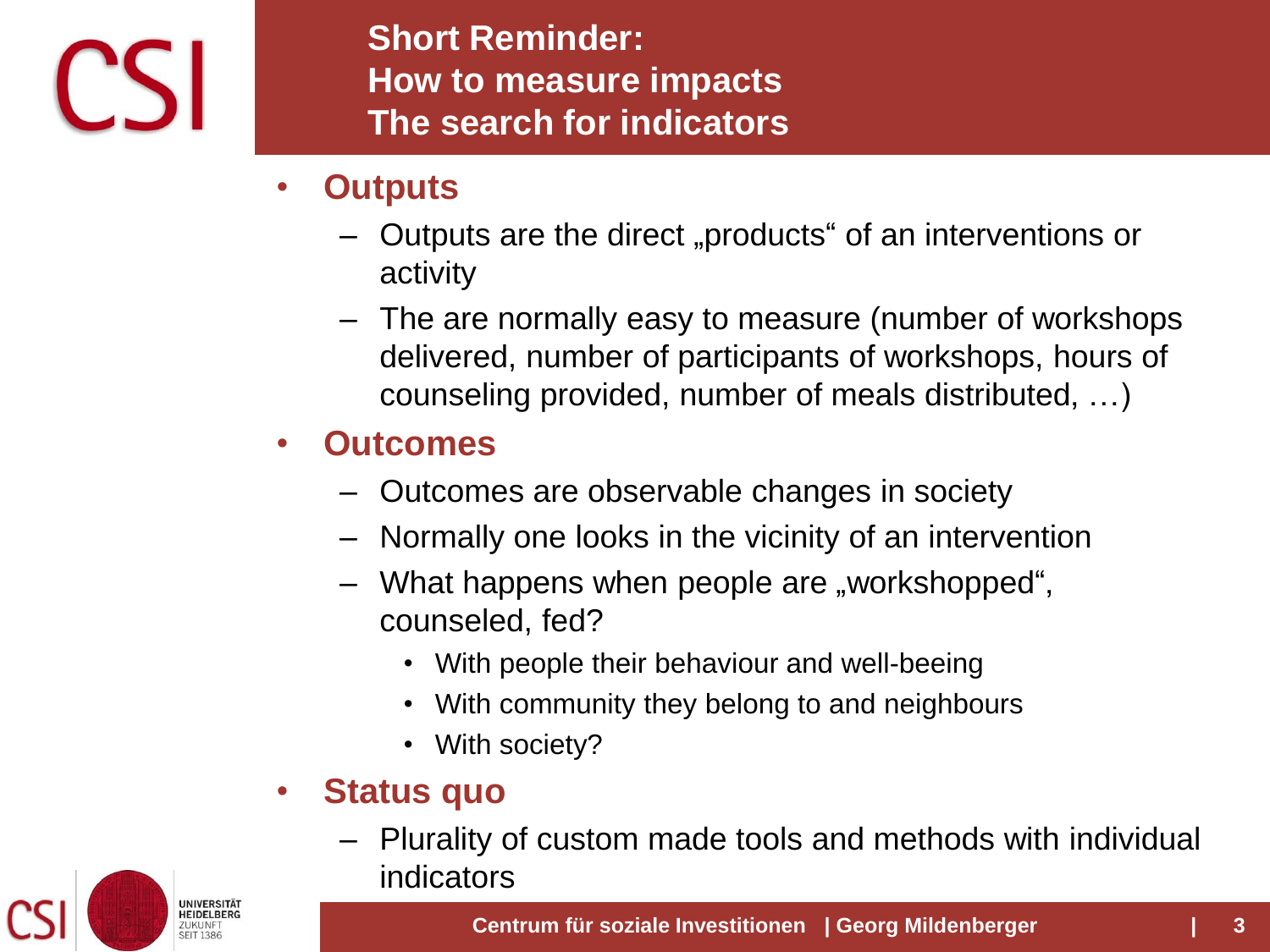

#### **Example Fair Trade**

- **Fair trade** 
	- **Intentions** 
		- establish ties between producers and consumers
		- make consumers pay fair prices to producers
		- better life of producers and their families
		- awareness of consumers for unfair conditions of production and trade
		- influence mainstream to change international value chains and trade relations
	- Fields of action
		- food (coffee, tee, spices, fruit, ...)
		- crafts (leather works, toys, ...)
		- clothing
		- raw materials (for jewellery, electronics, tombstones, ...)

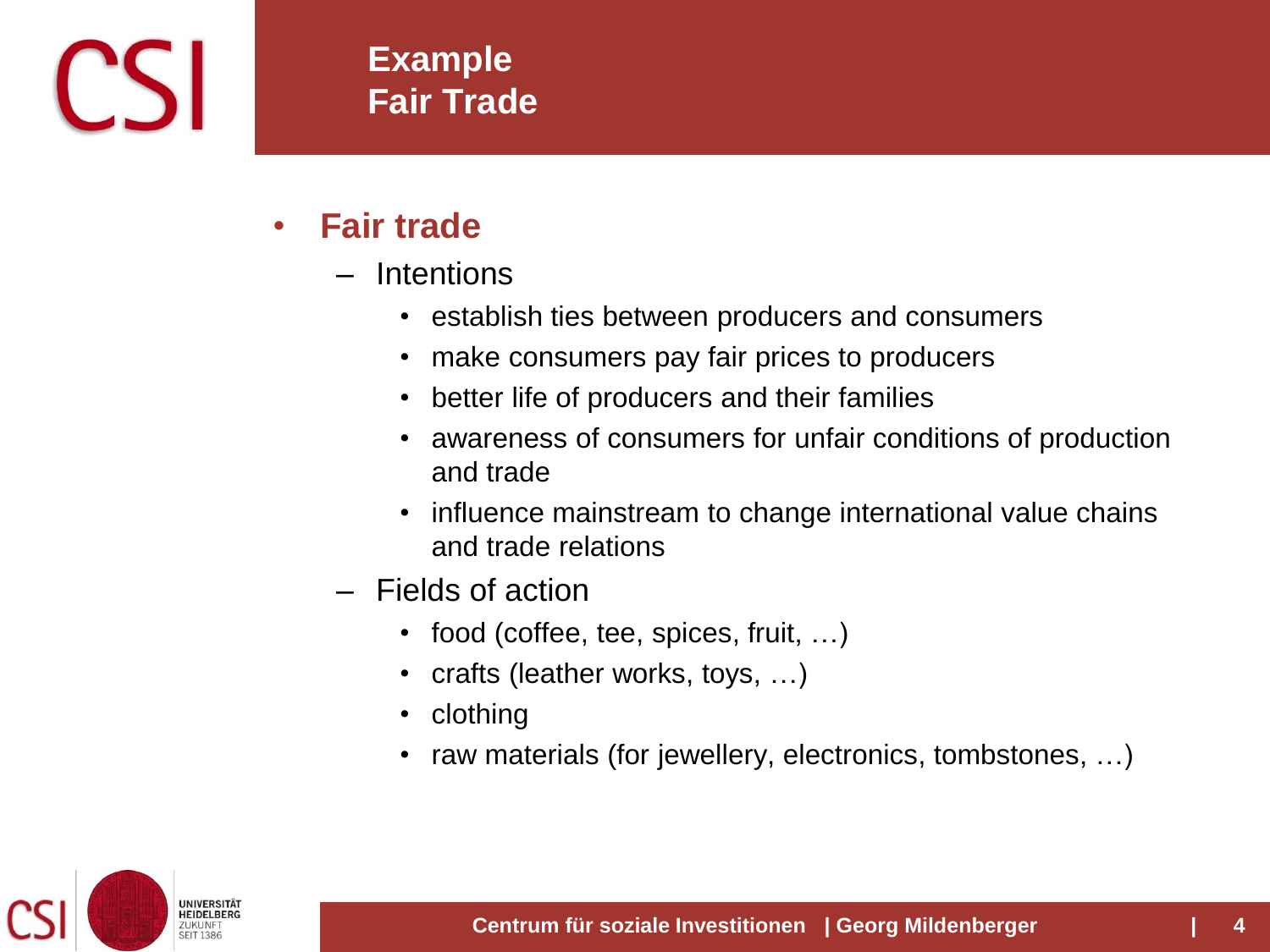

#### • **Producers**

– Indicators for quality of life like: Health, nourishment, education, participation, …

### • **Consumers**

- Indicators for knowledge of goods, production and distribution, value chains, values, …
- Growing awareness for unfair conditions, willingness to pay and act, …
- **Society**
	- Changes in the regional context of production
	- Changes in international trade
	- Changes in consumer countries

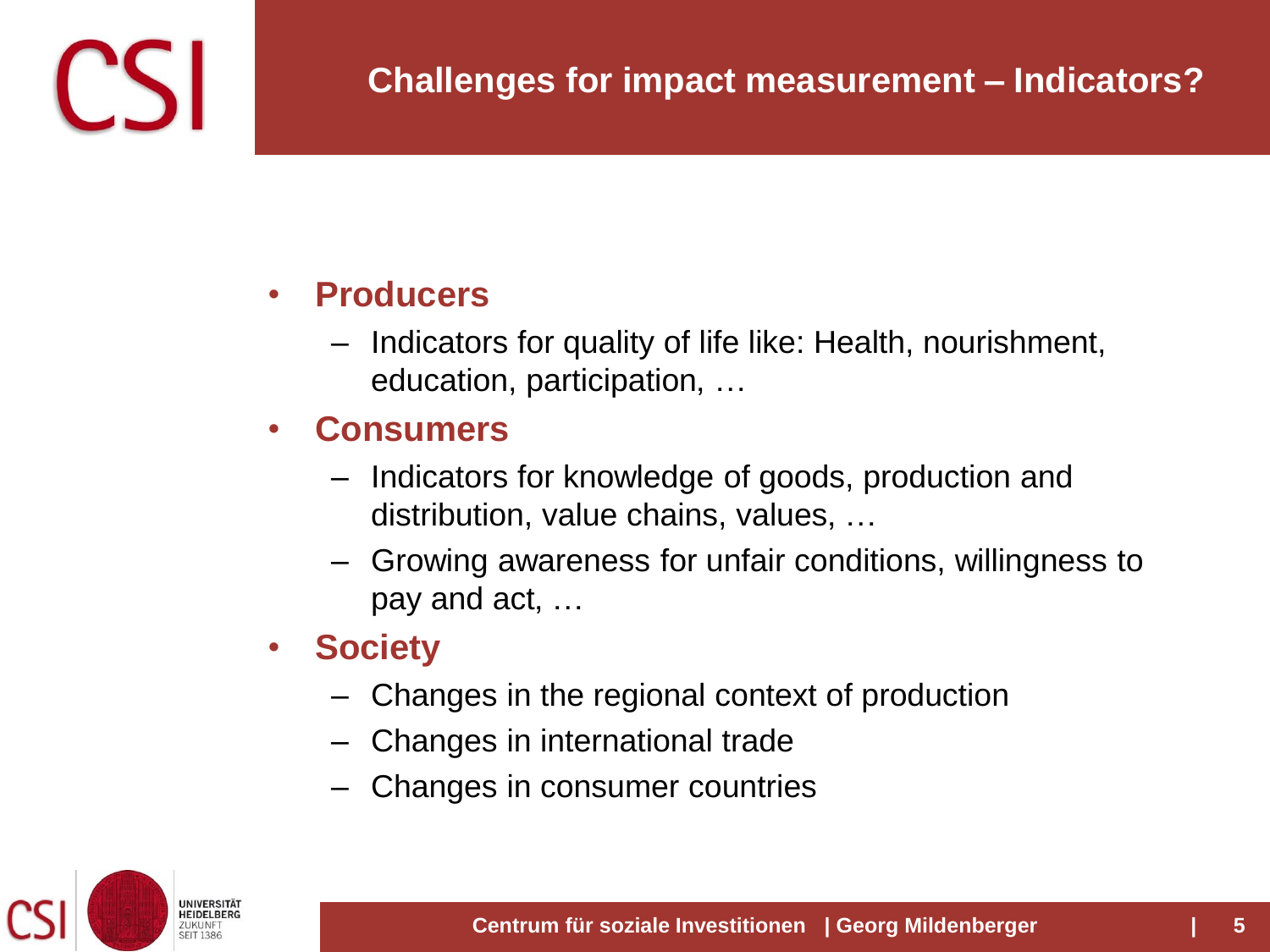

**Is an agreggation of impacts possible? Or do we need different indicators on each level?**



**Individual social innovations Custom made impact assessment and indicators**

> **UNIVERSITÄT**<br>HEIDELBERG ZUKUNFT **SEIT 1386**

**Innovation streams Diffusion in practice fields Standard impact assessments and indicator for types of activities?**

**Systemic level**